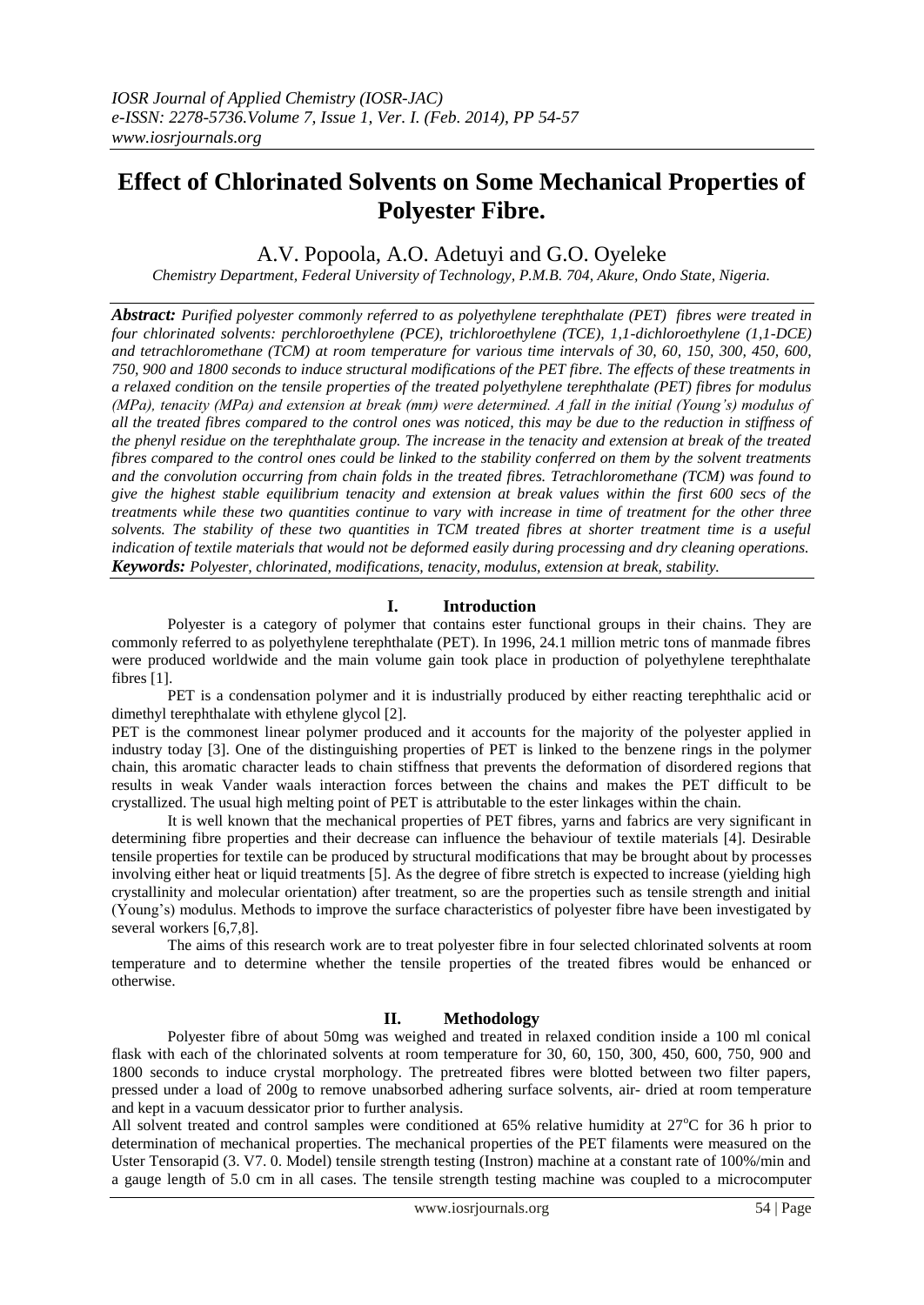where initial (Young's) modulus (MPa), tenacity (MPa) and extension at break (mm) were computed for each of the treated and the control fibres.

**III. Results and Discussion**

| Treatment Time (sec) | Modulus (MPa) | Tenacity (MPa)                                          | <b>Extension at Break</b><br>(mm) |
|----------------------|---------------|---------------------------------------------------------|-----------------------------------|
| 30                   | 561.71        | 0.55                                                    | 51.22                             |
| 300                  | 422.70        | 0.48                                                    | 53.32                             |
| 600                  | 603.76        | 0.66                                                    | 60.07                             |
| 1800                 | 599.30        | 0.66                                                    | 59.46                             |
| Control sample       | 715.11        | 0.47                                                    | 50.12                             |
| Treatment Time (sec) | Modulus (MPa) | Tenacity (MPa)                                          | Extension at Break (mm)           |
|                      |               | Table 2: Tensile Properties of 1,1 DCE Treated Fibre    |                                   |
| 30                   | 555.75        | 0.96                                                    | 66.22                             |
| 300                  | 436.18        | 0.66                                                    | 58.68                             |
| 600                  | 559.21        | 0.76                                                    | 62.46                             |
| 1800                 | 327.60        | 0.48                                                    | 50.72                             |
| Control sample       | 715.11        | 0.47                                                    | 50.12                             |
|                      |               |                                                         |                                   |
|                      |               |                                                         |                                   |
|                      |               | <b>Table 3: Tensile Properties of PCE Treated Fibre</b> |                                   |
| Treatment Time (sec) | Modulus (MPa) | Tenacity (MPa)                                          | Extension at Break (mm)           |
| 30                   | 395.09        | 0.68                                                    | 62.05                             |
| 300                  | 539.93        | 0.78                                                    | 57.72                             |
| 600                  | 621.09        | 0.87                                                    | 54.28                             |

| <b>Table 4: Tensile Properties of TCE Treated Fibre</b> |               |                |                         |  |
|---------------------------------------------------------|---------------|----------------|-------------------------|--|
| Treatment Time (sec)                                    | Modulus (MPa) | Tenacity (MPa) | Extension at Break (mm) |  |
| 30                                                      | 195.99        | 0.63           | 61.83                   |  |
| 300                                                     | 387.15        | 0.60           | 56.48                   |  |
| 600                                                     | 364.76        | 0.44           | 49.13                   |  |
| 1800                                                    | 446.10        | 0.44           | 48.81                   |  |
| Control sample                                          | 715.11        | 0.47           | 50.12                   |  |

Control sample 715.11 0.47 50.12

# **3.2 Discussion**

Mechanical properties such as modulus, tenacity and extension at break are very important determinants in fabric processibility and therefore good tensile properties are needed for useful performance of the textile materials both in processing and in use. The required tensile properties can be produced by structural modifications that may be brought about either by heat or solvent treatments.

The results for the modulus, tenacity and extension at break for 1,1-DCE, PCE, TCE, TCM and the control fibres are shown each on tables 1-4 above.

#### **3.2.1 Extension at Break**

From the tables, increase in the extension at break of the solvent treated fibres compared to the control sample was noticed which could be explained in terms of the changes in the morphology that accompanied the solvent treatments. Changes observed in the structure of the treated fibres are similar to convolution from chain folds that are expected to extend relatively more than the control sample where such chain folds are not found. Similar increase in extension at break value has been reported by Ribnick *et al.,* [9]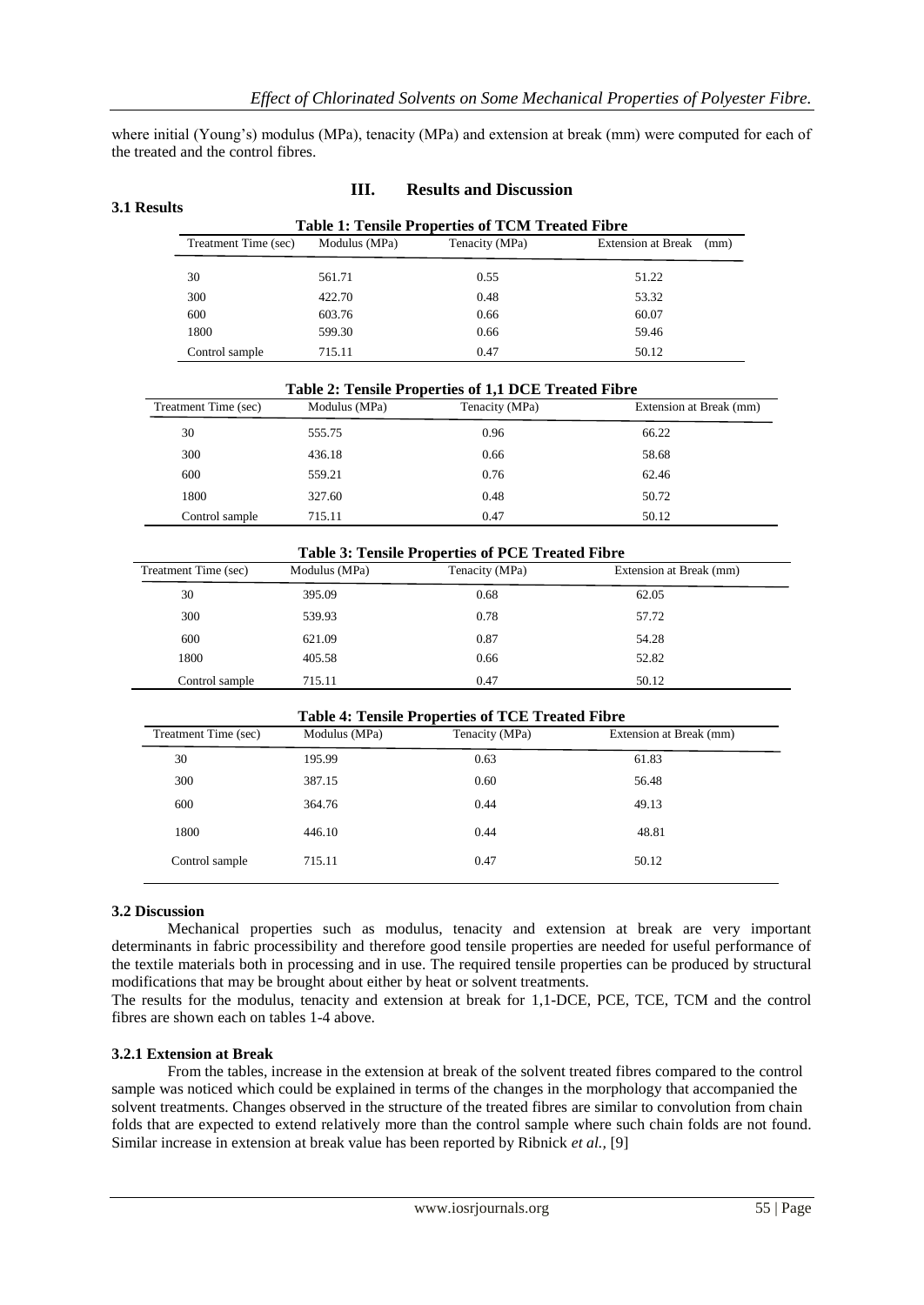| <b>Solvents</b> | solubility parameter |  |  |
|-----------------|----------------------|--|--|
|                 |                      |  |  |
| $1,1$ -DCE      | 9.76                 |  |  |
| <b>PCE</b>      | 9.30                 |  |  |
| <b>TCE</b>      | 9.28                 |  |  |
| <b>TCM</b>      | 8.65                 |  |  |
| PET             | 10.7                 |  |  |

**Table 5: Solubility parameters of the four Chlorinated Solvents.**

The influence of solubility parameter (from table 5) showing the interacting efficiency of each of the solvents on the polymer could be seen here with the average extension at break values for the solvent treated fibres following the increase in solubility parameter value of each of the solvent used in treating the fibre as shown here:  $1,1$ -DCE > PCE > TCE > TCM.

The decrease in the quantity with increase in treatment time as observed with PCE and 1,1- DCE treated fibres did not show any direct correlation in the TCE and TCM treated fibres. The implication here is that this process of fibre extension is manifold which is controlled by the configuration of chain molecules, its energy content and the number of chemical bonds that hold them together in the amorphous regions of the fibre. The chain molecules in the fibre are held together by lateral forces such as covalent bonds, hydrogen bonds and Vander waals forces [10]. The flexibility of the chain molecules depend upon the holding power of these lateral forces to render flexibility to the chain molecules, thus resulting in higher extension values obtained compared to the control fibres.

# **3.2.2 Tenacity**

From the results obtained in tables 1-4, the treated fibres have higher values than the control fibre. This is as a result of greater stability conferred by the solvents on the treated fibres. The increase in the strength and stability of the treated materials can be ascribed to the improvements in the structural order of the polymer matrix and generation of more number of crystallites leading to improvement in the resistance power to deform the materials with higher inter chain bond [11]. The results obtained here are similar to available reports available on the effects of solvent pretreatments on polymer wherein the solvents do not penetrate the compact crystalline region in the polymer and therefore do not adversely affect the strength of the materials [10].

# **3.2.3 Initial (Young's) Modulus**

The modulus of a fibre measures its resistance to initial deformation. The moduli of the solvent treated fibres showed a fall from that of the control fibres. The decrease is an indication of the reduction in stiffness imparted by the phenyl residue of the terephthalate group [12], this may be due to the fact that small solvent molecule can usually diffuse through the crystalline domain, hence barrier properties and solvent resistance decrease.

The fall in the values of initial modulus of the treated samples are due to the effects of residual liquid trapped in the crystalline domain behaving as a plasticizer that induces segmental mobility (or increase mobility) in the amorphous regions.

The observations above were similar to those reported by Barella *et al*., [13], Rajendran and Mishra, [14] and Pal *et al*., [15].

#### **3.2.4 Tensile Properties and Stability of the Treated Fibre**

For useful performance of textile materials, good and stable tensile properties are considered desirable. The treated fibres showed higher tensile properties in terms of tenacity and extension at break than the control ones as explained earlier. From the results, TCM treated fibre was the only one among the four solvents that gave the highest average equilibrium values of 0.66 MPa and 60.00 mm within 600 seconds treatment time for tenacity and extension at break. The other three solvents; TCE, PCE and 1,1-DCE did not show equilibrium tendencies as their values continued to vary throughout the treatment time. High tenacity value has been associated with stable delivery behaviour and high fabric strength, which are always considered in determining fibre properties [16]. Fibre tenacity should not be viewed in isolation as its extension at break is also important. Only the product of fibre tenacity and extension at break enable meaningful statements to be made regarding the further processing behaviour of the fibres.